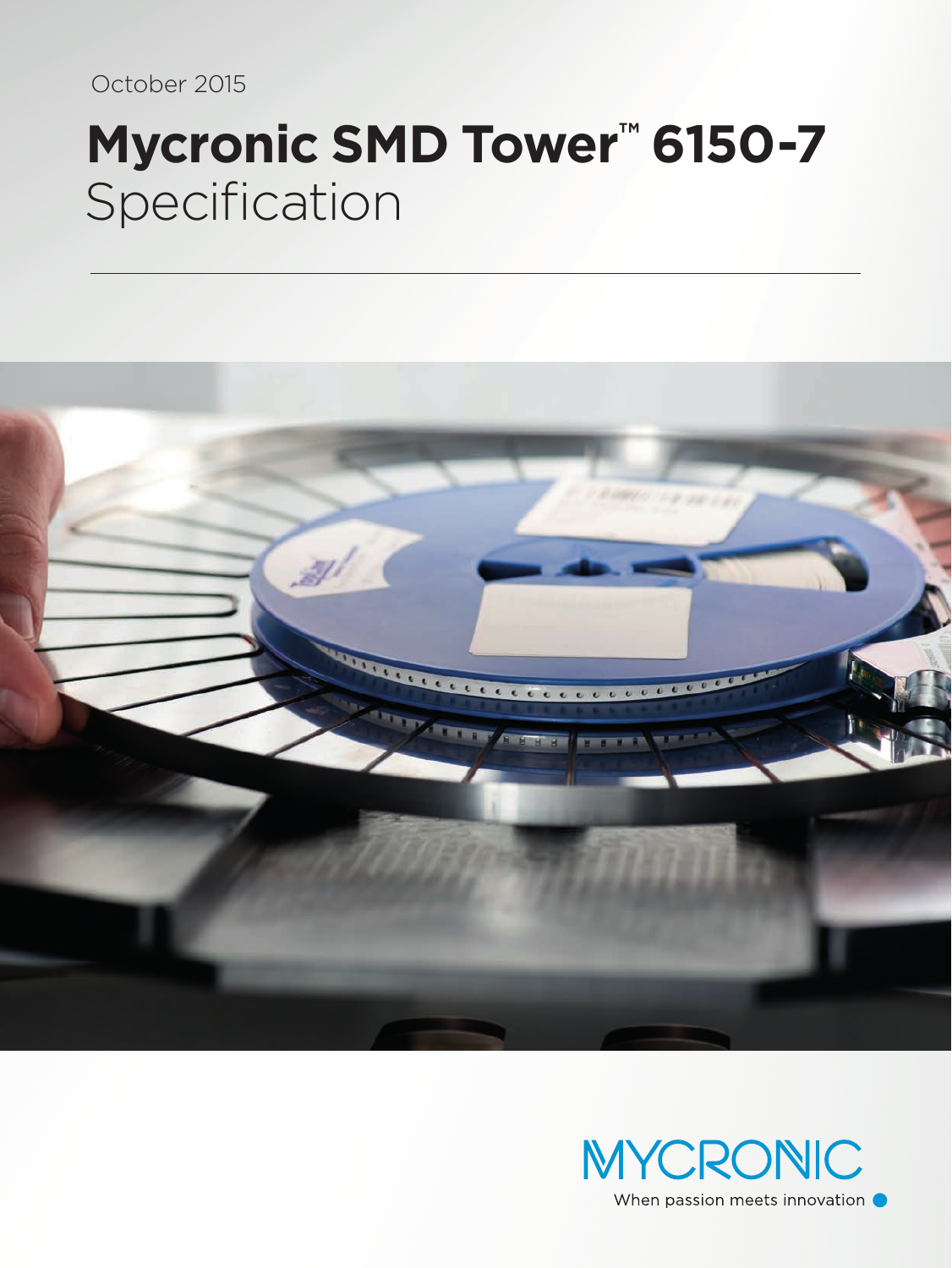## **Specification Mycronic SMD Tower 6150-7**

#### **CAPABILITY**

#### **STANDARD CONFIGURATION**

| <b>REEL WIDTH</b>      | <b>CASSETTES/SMD TOWER</b> | <b>REELS/CASSETTE</b> | <b>NUMBER OF REELS</b> | <b>TOTAL</b> |
|------------------------|----------------------------|-----------------------|------------------------|--------------|
| 8 mm/4"-7"             | 2                          | 14                    | 56                     |              |
| 8 mm/13"               | 5                          | 14                    | 70                     |              |
| 8 mm/15"               | $\circ$                    | 14                    | $\circ$                |              |
| 12 mm/4"-7"            | 2                          | 12                    | 48                     |              |
| 12 mm/13"              | $\mathsf 3$                | 12                    | 36                     |              |
| $12 \text{ mm} / 15$ " | $\overline{2}$             | 12                    | 24                     |              |
| 16 mm/4"-7"            | 2                          | 10 <sup>°</sup>       | 40                     |              |
| 16 mm/13"              | $\overline{\mathsf{S}}$    | 10 <sup>°</sup>       | 30                     |              |
| 16 mm/15"              |                            | 10 <sup>°</sup>       | 10 <sup>°</sup>        | 418          |
| 24 mm/4"-7"            | $\circ$                    | 8                     | $\circ$                |              |
| 24 mm/13"              | 3                          | $\,8\,$               | 24                     |              |
| 24 mm/15"              | 3                          | $\,8\,$               | 24                     |              |
| 32 mm/13"              | $\overline{\mathsf{S}}$    | 7                     | 21                     |              |
| 32 mm/15"              | 3                          | 7                     | 21                     |              |
| 44 mm/13"              |                            | 5                     | 5                      |              |
| 44 mm/15"              |                            | 5                     | 5                      |              |
| 56 mm/13"              | $\circ$                    | $\overline{4}$        | $\circ$                |              |
| 56 mm/15"              |                            | 4                     | $\overline{4}$         |              |

| <b>I MAXIMUM REEL</b> |                              |                       |                 |
|-----------------------|------------------------------|-----------------------|-----------------|
| <b>REEL WIDTH</b>     | <b>CASSETTES / SMD TOWER</b> | <b>REELS/CASSETTE</b> | NUMBER OF REELS |
| 8 mm/4"-7"            | 55                           |                       | 980             |

| <b>MAXIMUM TRAY</b>   |                              |                            |                      |
|-----------------------|------------------------------|----------------------------|----------------------|
| <b>CASSETTE WIDTH</b> | <b>CASSETTES / SMD TOWER</b> | <b>TRAY BOXES/CASSETTE</b> | NUMBER OF TRAY BOXES |
| $44$ mm/13"           | 35                           |                            | 875                  |

| <b>CASSETTE CAPACITY</b> |               |  |
|--------------------------|---------------|--|
| CASSETTE TYPE            | <b>NUMBER</b> |  |
| $4'' - 7''$              | スロ            |  |
| 1Z''                     | 24            |  |
| 15"                      |               |  |

| <b>CASSETTES AVAILABLE</b> |                       |            |      |
|----------------------------|-----------------------|------------|------|
| <b>REEL WIDTH</b>          | <b>REEL DIAMETERS</b> |            |      |
|                            | $4" - 7"$             | $13''$ (1) | 15'' |
| 8 mm                       | ٠                     |            |      |
| $12 \, \text{mm}$          | ٠                     |            |      |
| 16 mm                      | ٠                     |            |      |
| 24 mm                      | $\bullet$             |            |      |
| 32 mm                      |                       |            |      |
| 44 mm                      |                       |            |      |
| 56 mm                      |                       |            |      |

| <b>RANDOM ACCESS STORAGE SYSTEM FOR SMD REELS</b> |                                                                                                                                |  |
|---------------------------------------------------|--------------------------------------------------------------------------------------------------------------------------------|--|
| Reel sizes                                        | 8 to 24 mm (4"/100 mm reels)<br>8 to 24 mm (7"/180 mm reels)<br>8 to 56 mm (13"/330 mm reels)<br>8 to 56 mm (15"/380 mm reels) |  |
| Freely configurable and expandable                |                                                                                                                                |  |
| Access time                                       | 5 reels/minutes typ.                                                                                                           |  |

#### **CAPACITY**

#### CASSETTES

| DRY AIR UNIT FREY FND 3.0 F-DP      |                                                  |  |
|-------------------------------------|--------------------------------------------------|--|
| Flow rate, max                      | (in) 24 $\rm m^3/h$ , (out) 20 $\rm m^3/h$       |  |
| Flow rate, type                     | $3 \text{ m}^3/h$                                |  |
| Air supply                          | class 4 (ISO 8573-1) or better                   |  |
| Operating pressure                  | $5-10$ bar                                       |  |
| Power supply                        | 115/230 V, 50/60 Hz, 18W                         |  |
| Dimension (W $\times$ D $\times$ H) | 330 mm x 270 mm x 840 mm (13.0" x 10.6" x 33.1") |  |

#### ACCESSORY

| <b>SOFTWARE FUNCTIONS</b>       |                      |                      |
|---------------------------------|----------------------|----------------------|
|                                 | <b>STANDARD MODE</b> | <b>MYCENTER MODE</b> |
| Component management            |                      | (2)                  |
| Stock monitoring                | ٠                    | (2)                  |
| External communication protocol | ٠                    |                      |
| User Access System              |                      |                      |
| Traceability                    |                      |                      |
| Job preparation                 | ٠                    | (2)                  |
| Barcoding                       | ٠                    | (2)                  |
| Data import/Export function     | ٠                    | (2)                  |
| Inventory function              | ٠                    | (2)                  |
| Component allocation            | ٠                    |                      |

(2) Handled by MYCenter software.

(1) Smaller reels can be stored in a larger cassette.

### SOFTWARE